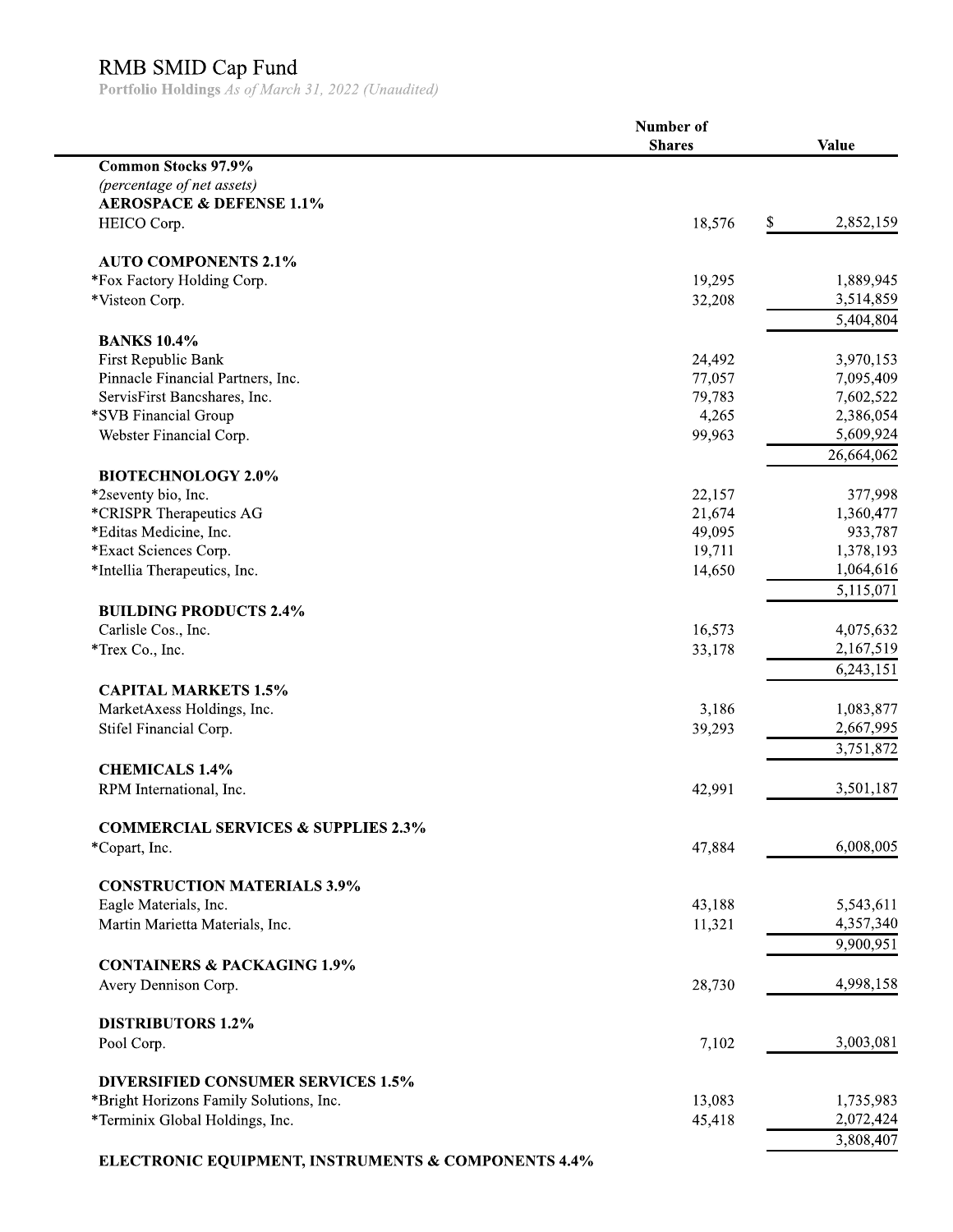| *Teledyne Technologies, Inc.                          | 15,634  | 7,389,097              |
|-------------------------------------------------------|---------|------------------------|
| *Trimble, Inc.                                        | 55,857  | 4,029,524              |
|                                                       |         | 11,418,621             |
| <b>ENTERTAINMENT 0.3%</b><br>*Roku, Inc. - Class A    | 5,959   | 746,484                |
|                                                       |         |                        |
| <b>EQUITY REAL ESTATE INVESTMENT 8.4%</b>             |         |                        |
| Alexandria Real Estate Equities, Inc.                 | 23,952  | 4,820,340              |
| EastGroup Properties, Inc.                            | 36,301  | 7,379,267              |
| PotlatchDeltic Corp.                                  | 85,448  | 4,505,673              |
| STORE Capital Corp.                                   | 165,850 | 4,847,796              |
|                                                       |         | 21,553,076             |
| <b>HEALTH CARE EQUIPMENT &amp; SUPPLIES 1.7%</b>      | 69,869  |                        |
| *BioLife Solutions, Inc.<br>*IDEXX Laboratories, Inc. | 3,217   | 1,588,123<br>1,759,892 |
| *Insulet Corp.                                        | 3,649   | 972,057                |
|                                                       |         | 4,320,072              |
| <b>HOTELS, RESTAURANTS &amp; LEISURE 2.0%</b>         |         |                        |
| Vail Resorts, Inc.                                    | 19,896  | 5,178,332              |
| <b>HOUSEHOLD DURABLES 2.2%</b>                        |         |                        |
| *Helen of Troy Ltd.                                   | 5,904   | 1,156,239              |
| *NVR, Inc.                                            | 603     | 2,693,764              |
| *Sonos, Inc.                                          | 61,282  | 1,729,378              |
|                                                       |         | 5,579,381              |
| <b>INFORMATION TECHNOLOGY SERVICES 1.2%</b>           |         |                        |
| Jack Henry & Associates, Inc.                         | 15,864  | 3,126,001              |
| <b>INSURANCE 5.3%</b>                                 |         |                        |
| American Financial Group, Inc.                        | 52,029  | 7,576,463              |
| *Markel Corp.                                         | 4,035   | 5,952,593              |
|                                                       |         | 13,529,056             |
| <b>LIFE SCIENCES TOOLS &amp; SERVICES 7.2%</b>        |         |                        |
| Bio-Techne Corp.                                      | 13,775  | 5,965,126              |
| *NeoGenomics, Inc.                                    | 27,895  | 338,924                |
| *Repligen Corp.                                       | 27,537  | 5,179,435              |
| West Pharmaceutical Services, Inc.                    | 17,168  | 7,051,069              |
|                                                       |         | 18,534,554             |
| <b>MACHINERY 4.3%</b>                                 |         |                        |
| Graco, Inc.                                           | 56,109  | 3,911,920              |
| <b>IDEX</b> Corp.                                     | 19,033  | 3,649,197              |
| ITT, Inc.                                             | 44,633  | 3,356,848              |
| <b>METALS &amp; MINING 3.7%</b>                       |         | 10,917,965             |
| Royal Gold, Inc.                                      | 25,720  | 3,633,721              |
| Steel Dynamics, Inc.                                  | 71,723  | 5,983,850              |
|                                                       |         | 9,617,571              |
| <b>MULTI-UTILITIES 1.9%</b>                           |         |                        |
| Algonquin Power & Utilities Corp.                     | 309,373 | 4,801,469              |
| OIL, GAS & CONSUMABLE FUELS 4.5%                      |         |                        |
| Devon Energy Corp.                                    | 128,332 | 7,588,271              |
| Diamondback Energy, Inc.                              | 28,138  | 3,857,157              |
|                                                       |         | 11,445,428             |
| PHARMACEUTICALS 2.4%                                  |         |                        |
| *Catalent, Inc.                                       | 55,270  | 6,129,443              |
|                                                       |         |                        |

**ROAD & RAIL 1.8%**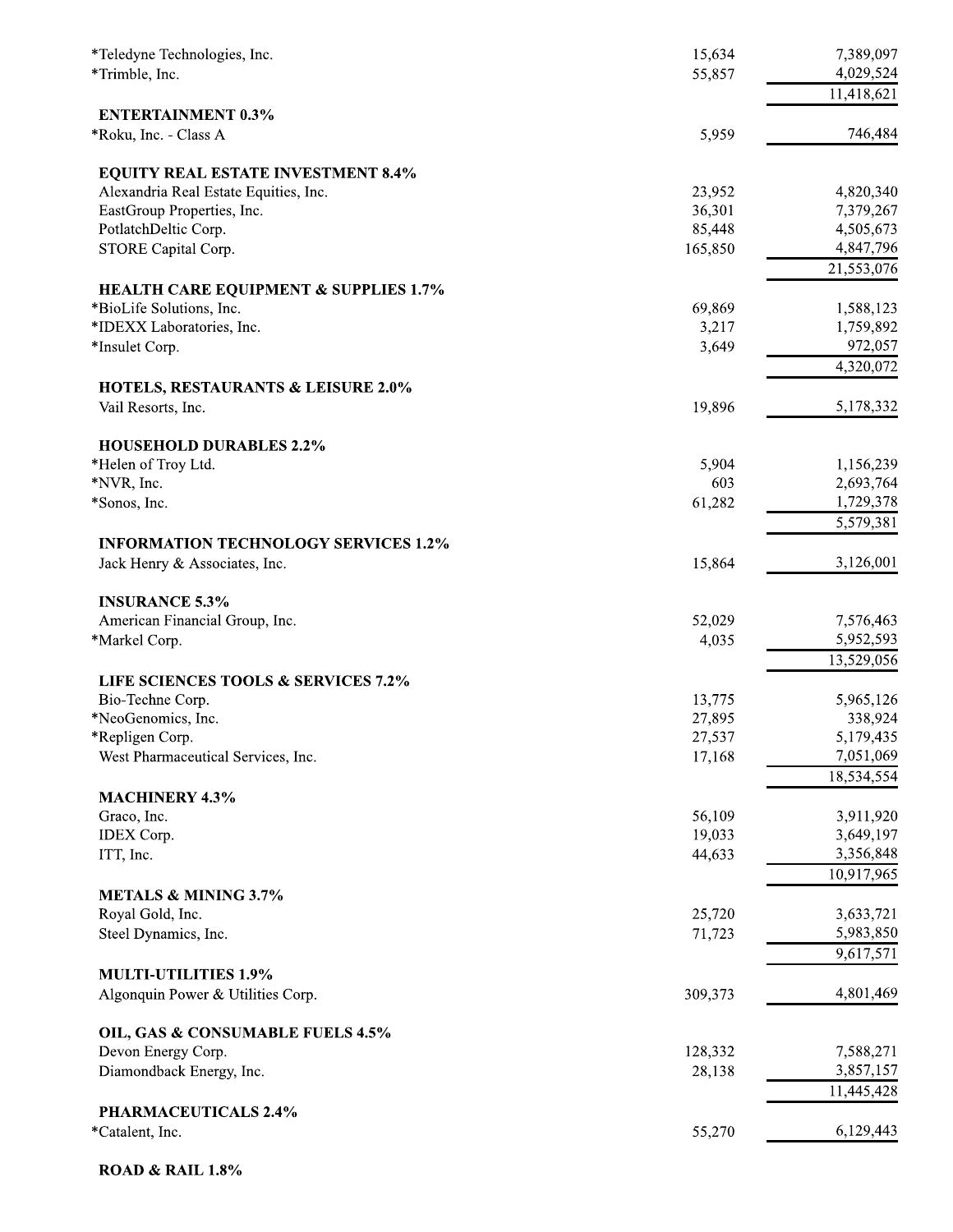| Old Dominion Freight Line, Inc.                                | 15,686    | 4,685,094           |
|----------------------------------------------------------------|-----------|---------------------|
| <b>SEMICONDUCTORS &amp; SEMICONDUCTOR EQUIPMENT 4.2%</b>       |           |                     |
| MKS Instruments, Inc.                                          | 30,790    | 4,618,500           |
| Monolithic Power Systems, Inc.                                 | 12,453    | 6,048,173           |
|                                                                |           | 10,666,673          |
| <b>SOFTWARE 7.3%</b>                                           |           |                     |
| *Digimarc Corp.                                                | 42,154    | 1,111,601           |
| *Fair Isaac Corp.                                              | 11,766    | 5,488,369           |
| *Five9, Inc.                                                   | 20,984    | 2,316,634           |
| *Guidewire Software, Inc.                                      | 13,692    | 1,295,537           |
| *PTC, Inc.                                                     | 43,317    | 4,666,107           |
| *Tyler Technologies, Inc.                                      | 8,806     | 3,917,701           |
|                                                                |           | 18,795,949          |
| <b>TEXTILES, APPAREL &amp; LUXURY GOODS 1.5%</b>               |           |                     |
| Columbia Sportswear Co.                                        | 41,528    | 3,759,530           |
| <b>TRADING COMPANIES &amp; DISTRIBUTORS 1.9%</b>               |           |                     |
| Watsco, Inc.                                                   | 15,879    | 4,837,379           |
| Total Common Stocks (Cost: \$130,433,501)                      |           | 250,892,986         |
| <b>Short-Term Investments 2.0%</b>                             |           |                     |
| (percentage of net assets)                                     |           |                     |
| <b>MONEY MARKET FUNDS 2.0%</b>                                 |           |                     |
| First American Government Obligations Fund - Class X - 0.19% a | 5,125,385 | 5,125,385           |
| Total Short-Term Investments (Cost: \$5,125,385)               |           | 5,125,385           |
| Total Investments 99.9% (Cost: \$135,558,886)                  |           | \$<br>256,018,371   |
| Cash and other assets, less liabilities 0.1%                   |           | 193,214             |
| <b>Net Assets 100.0%</b>                                       |           | \$<br>256, 211, 585 |
| * Indicates securities that do not produce income.             |           |                     |

a Rate quoted is seven-day yield at period end.

The Global Industry Classification Standard (GICS  $\textcircled{B}$ ) was developed by and is the exclusive property of MSCI Inc. and Standard & Poor's Financial Services LLC ("S&P"). GICS is a service mark of MSCI and S&P and has been licensed for use by RMB Capital Management, LLC.